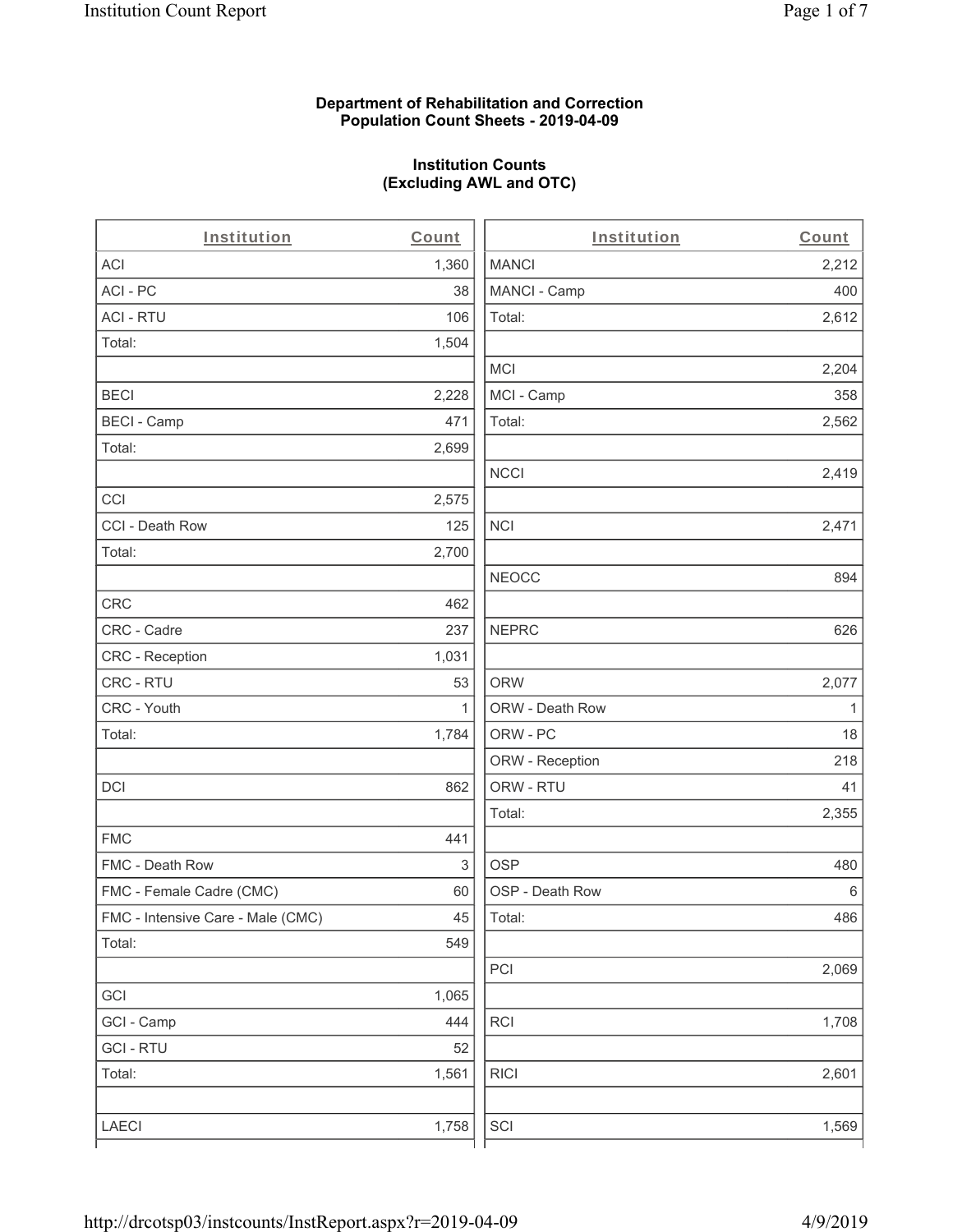| LECI                     | 2,328 | <b>SOCF</b> | 1,256 |
|--------------------------|-------|-------------|-------|
| LECI - Camp              | 191   | SOCF - RTU  | 61    |
| Total:                   | 2,519 | Total:      | 1,317 |
| LOCI                     | 2,241 | <b>TCI</b>  | 929   |
|                          |       | TCI - Camp  | 424   |
| <b>LORCI</b>             | 269   | Total:      | 1,353 |
| <b>LORCI - Cadre</b>     | 141   |             |       |
| <b>LORCI - Reception</b> | 1,087 | <b>TOCI</b> | 722   |
| Total:                   | 1,497 | TOCI - PC   | 84    |
|                          |       | Total:      | 806   |
| <b>MACI</b>              | 1,034 |             |       |
| MACI - Minimum           | 1,222 | <b>WCI</b>  | 1,319 |

Total: 1,350 **Total Population: 49,128**

WCI - RTU 31

\* The Total Population includes 30 Offenders with Reason Codes 30 & 31. \*\* The Total Population includes 38 Offenders with Reason Code 0A.

## **Male Population by Security Level (Include AWL and Exclude OTC)**

| Security Level         |                   | <b>Body</b> | AWL | (-OTC) | Total  |
|------------------------|-------------------|-------------|-----|--------|--------|
| <b>Total Level E</b>   |                   | 999         | 11  | 11     | 999    |
| Total Level 4          |                   | 1,806       | 11  | 11     | 1,806  |
| Total Level 3          |                   | 11,987      | 152 | 141    | 11,998 |
| Total Level 2          |                   | 16,556      | 172 | 148    | 16,580 |
| Total Level 1          |                   | 13,643      | 139 | 78     | 13,704 |
| <b>Total Death Row</b> |                   | 135         |     |        | 135    |
|                        | <b>Total Male</b> | 45,126      | 486 | 390    | 45,222 |

#### **Female Population by Institution (Include AWL and Exclude OTC)**

| Institution              | <b>Body</b> | AWL |    | <u><sup>r</sup>ota</u> i |
|--------------------------|-------------|-----|----|--------------------------|
| <b>DCI</b>               | 862         | 14  | 12 | 864                      |
| <b>FMC</b>               | 23          |     |    | 23                       |
| FMC - Female Cadre (CMC) | 60          |     | O  | 60                       |
| <b>NEPRC</b>             | 626         |     | 6  | 631                      |
| <b>ORW</b>               | 2,076       | 36  | 19 | 2,093                    |
|                          |             |     |    |                          |

Total: 2,256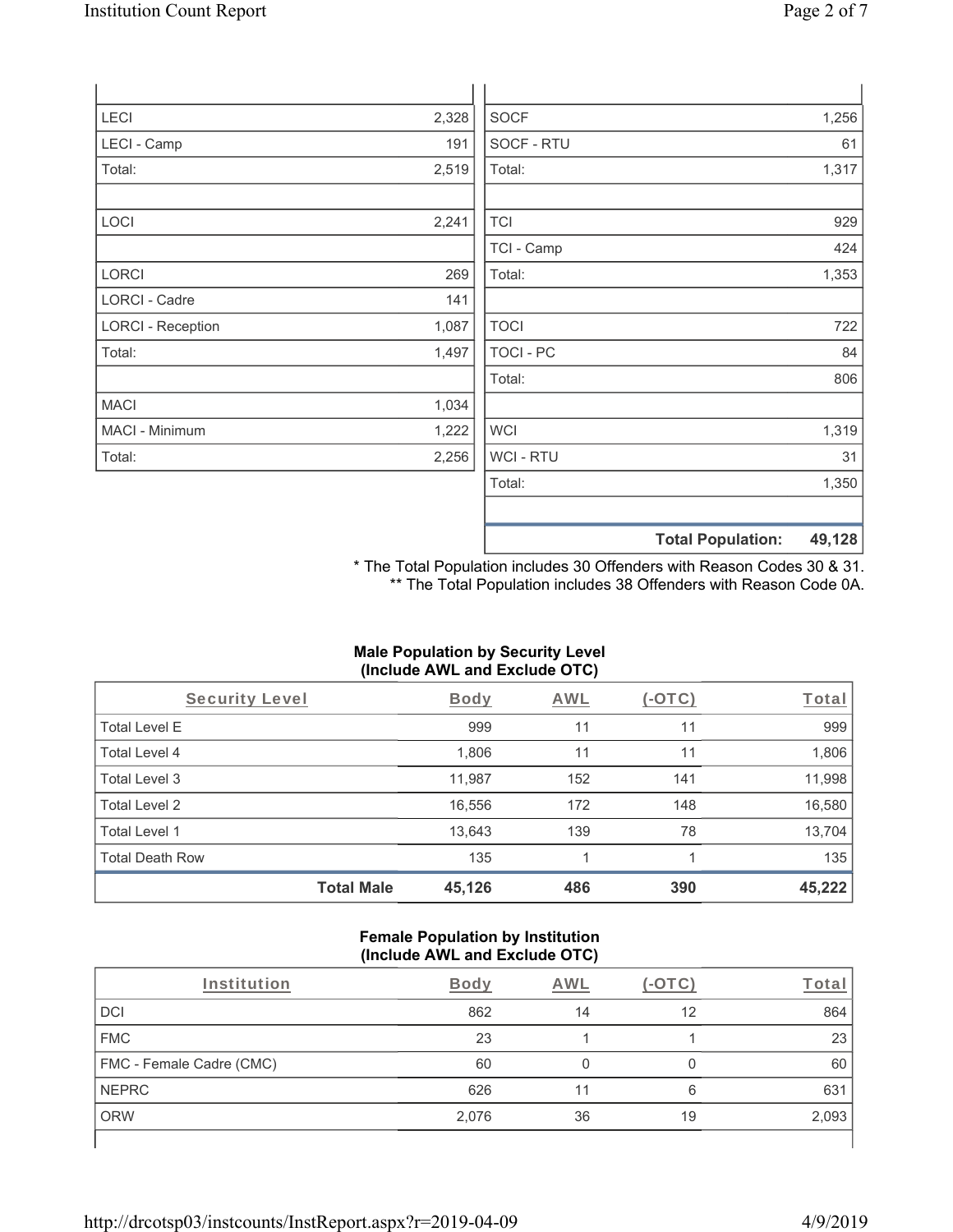| ORW - Death Row        |                          |        | 0   |     |                |
|------------------------|--------------------------|--------|-----|-----|----------------|
| ORW - PC               |                          | 18     |     |     | 18             |
| <b>ORW</b> - Reception |                          | 218    | 5   | 5   | 218            |
| <b>ORW - RTU</b>       |                          | 41     | 0   |     | 4 <sup>1</sup> |
|                        | <b>Total Female</b>      | 3,925  | 67  | 43  | 3,949          |
|                        |                          |        |     |     |                |
|                        | <b>Total Population:</b> | 49,051 | 553 | 433 | 49,171         |

### **Male Population by Institution: Security Level 5 and E (Include AWL and Exclude OTC)**

| Institution      |                      | <b>Body</b>               | <b>AWL</b>          | $(-OTC)$            | Total                     |
|------------------|----------------------|---------------------------|---------------------|---------------------|---------------------------|
| ACI              |                      | 5                         | $\mathbf 0$         | 0                   | 5                         |
| CRC              |                      | 3                         | 1                   | 1                   | $\sqrt{3}$                |
| CRC - Reception  |                      | $\overline{2}$            | $\mathbf 0$         | 0                   | $\overline{2}$            |
| CRC - RTU        |                      | $\,6$                     | $\mathbf 0$         | $\mathsf 0$         | $\,6$                     |
| <b>FMC</b>       |                      | $\overline{2}$            | $\mathsf{O}\xspace$ | $\mathsf{O}\xspace$ | $\sqrt{2}$                |
| LECI             |                      | $\overline{4}$            | $\mathbf 0$         | 0                   | $\overline{4}$            |
| LORCI            |                      | $\overline{7}$            | $\mathbf 0$         | 0                   | $\overline{7}$            |
| LORCI - Cadre    |                      | 1                         | $\mathbf 0$         | $\mathsf{O}\xspace$ | $\mathbf{1}$              |
| <b>MACI</b>      |                      | 16                        | $\mathbf 0$         | 0                   | 16                        |
| <b>MANCI</b>     |                      | $\ensuremath{\mathsf{3}}$ | $\mathbf 0$         | 0                   | $\ensuremath{\mathsf{3}}$ |
| <b>NEOCC</b>     |                      | 5                         | $\mathbf 0$         | 0                   | 5                         |
| <b>OSP</b>       |                      | 391                       | $\overline{2}$      | $\overline{2}$      | 391                       |
| <b>SOCF</b>      |                      | 439                       | $\overline{7}$      | $\overline{7}$      | 439                       |
| <b>TOCI</b>      |                      | 103                       | $\mathbf 0$         | $\mathbf 0$         | 103                       |
| <b>TOCI - PC</b> |                      | 1                         | $\mathbf 0$         | $\mathbf 0$         | 1                         |
| <b>WCI</b>       |                      | 1                         | 1                   |                     | 1                         |
| WCI - RTU        |                      | 10                        | $\overline{0}$      | $\mathbf{0}$        | 10                        |
|                  | <b>Total Level 5</b> | 999                       | 11                  | 11                  | 999                       |

## **Male Population by Institution: Security Level 4 (Include AWL and Exclude OTC)**

| Institution                       | <b>Body</b> | <b>AWL</b> | Γotal |
|-----------------------------------|-------------|------------|-------|
| ACI                               |             |            |       |
| CRC                               | 10          |            | 10    |
| <b>CRC</b> - Reception            |             |            |       |
| CRC - RTU                         | 10          |            |       |
| <b>FMC</b>                        |             |            |       |
| FMC - Intensive Care - Male (CMC) |             |            |       |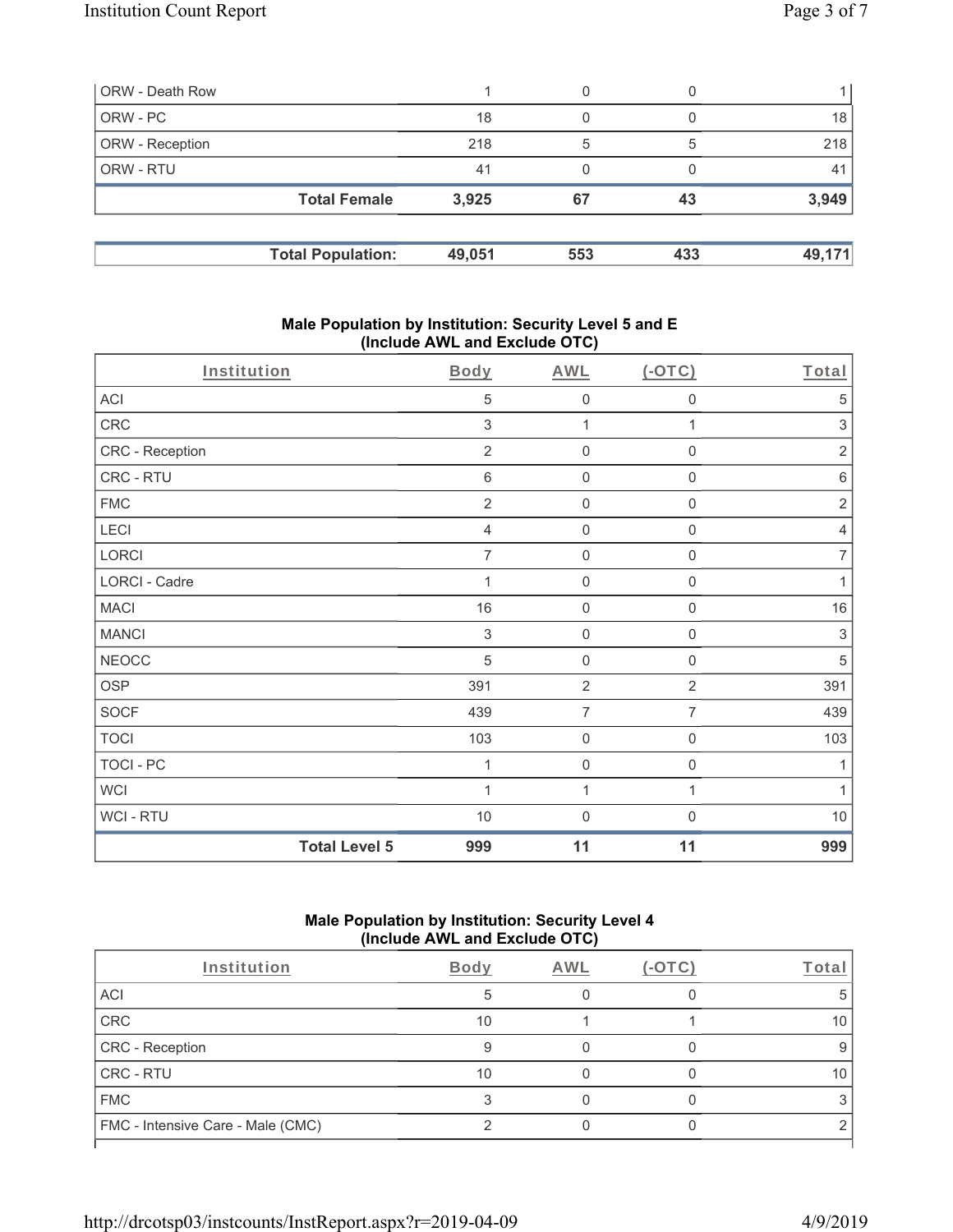| LECI                     | 25               | 1                         |                  | 25          |
|--------------------------|------------------|---------------------------|------------------|-------------|
| LOCI                     | $\boldsymbol{0}$ | $\sqrt{5}$                | 5                | $\mathbf 0$ |
| LORCI                    | $10$             | 1                         | 1                | $10$        |
| <b>LORCI - Reception</b> | 3                | $\boldsymbol{0}$          | $\Omega$         | $\sqrt{3}$  |
| <b>MACI</b>              | 40               | $\mathsf{O}\xspace$       | $\mathbf 0$      | 40          |
| <b>MANCI</b>             | 34               | 0                         | $\mathbf 0$      | 34          |
| <b>NEOCC</b>             | 13               | $\mathsf{O}\xspace$       | $\mathbf 0$      | 13          |
| OSP                      | 66               | $\mathsf{O}\xspace$       | $\mathbf 0$      | 66          |
| <b>RCI</b>               | $\,6$            | $\boldsymbol{0}$          | $\boldsymbol{0}$ | 6           |
| SOCF                     | 813              | $\ensuremath{\mathsf{3}}$ | 3                | 813         |
| SOCF - RTU               | 61               | $\mathsf{O}\xspace$       | $\mathbf 0$      | 61          |
| <b>TCI</b>               | 19               | $\mathsf{O}\xspace$       | $\boldsymbol{0}$ | 19          |
| <b>TOCI</b>              | 613              | $\mathsf{O}\xspace$       | $\mathbf 0$      | 613         |
| TOCI - PC                | 26               | $\mathsf{O}\xspace$       | $\boldsymbol{0}$ | 26          |
| <b>WCI</b>               | 31               | $\mathbf 0$               | $\mathbf 0$      | 31          |
| <b>WCI-RTU</b>           | $\overline{7}$   | $\mathbf{0}$              | $\Omega$         | 7           |
| <b>Total Level 4</b>     | 1,806            | 11                        | 11               | 1,806       |

# **Male Population by Institution: Security Level 3 (Include AWL and Exclude OTC)**

| Institution                       | <b>Body</b> | <b>AWL</b>          | (OTC)               | Total |
|-----------------------------------|-------------|---------------------|---------------------|-------|
| <b>ACI</b>                        | 25          | 0                   | $\mathbf 0$         | 25    |
| ACI-PC                            | 4           | 0                   | $\mathbf 0$         | 4     |
| <b>BECI</b>                       | $\,6$       | $\mathsf{O}\xspace$ | 0                   | $\,6$ |
| CCI                               | 1           | 0                   | $\boldsymbol{0}$    | 1     |
| CCI - Death Row                   |             | 0                   | $\mathbf 0$         | 1     |
| CRC                               | 263         | 12                  | 12                  | 263   |
| CRC - Cadre                       | 106         | $\mathbf 0$         | $\boldsymbol{0}$    | 106   |
| <b>CRC - Reception</b>            | 576         | 13                  | 13                  | 576   |
| CRC - RTU                         | 36          | $\mathsf{O}\xspace$ | $\mathbf 0$         | 36    |
| <b>FMC</b>                        | $\,8\,$     | 1                   | $\mathsf{O}\xspace$ | $9\,$ |
| FMC - Intensive Care - Male (CMC) | 5           | 0                   | $\boldsymbol{0}$    | 5     |
| <b>LAECI</b>                      | 1           | 0                   | $\mathsf{O}\xspace$ | 1     |
| LECI                              | 2,299       | 18                  | 15                  | 2,302 |
| LOCI                              | 3           | $\mathbf 0$         | $\mathbf 0$         | 3     |
| LORCI                             | 83          | 41                  | 41                  | 83    |
| <b>LORCI - Cadre</b>              | 10          | $\mathbf 0$         | $\mathbf 0$         | 10    |
| <b>LORCI - Reception</b>          | 793         | $\overline{2}$      | $\mathbf{1}$        | 794   |
| <b>MACI</b>                       | 884         | $\overline{4}$      | 4                   | 884   |
| <b>MANCI</b>                      | 2,148       | 23                  | 21                  | 2,150 |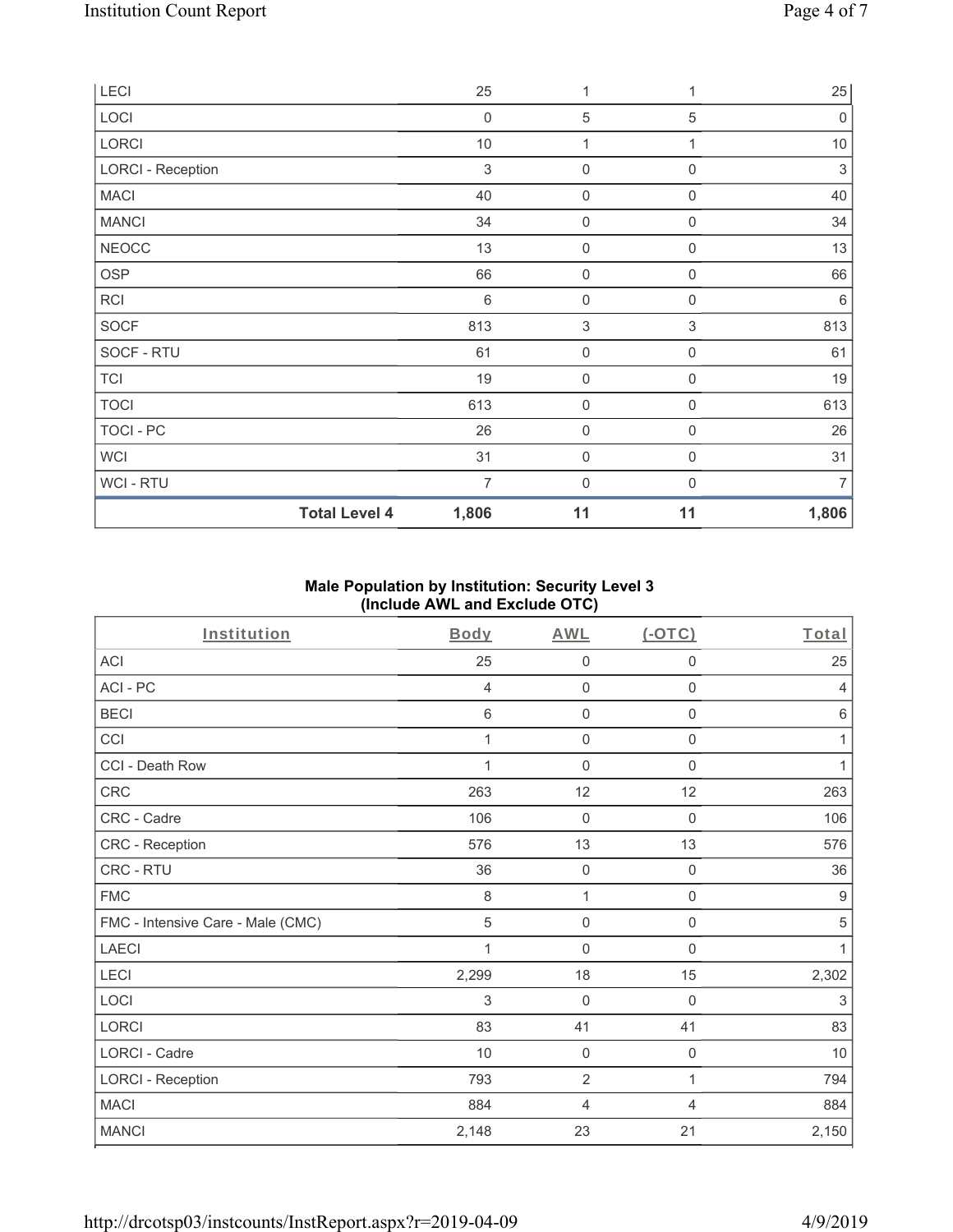| NCCI           |                      | 8              | $\boldsymbol{0}$    | $\mathbf 0$ | $\,8\,$        |
|----------------|----------------------|----------------|---------------------|-------------|----------------|
| <b>NCI</b>     |                      | 4              | 0                   | $\mathbf 0$ | $\overline{4}$ |
| <b>NEOCC</b>   |                      | 874            |                     |             | 874            |
| PCI            |                      | 37             | $\mathbf 1$         | 1           | 37             |
| <b>RCI</b>     |                      | 1,581          | $16\,$              | 13          | 1,584          |
| <b>RICI</b>    |                      | 4              | 1                   | 1           | $\overline{4}$ |
| SCI            |                      | 4              | $\mathsf{O}\xspace$ | $\mathbf 0$ | 4              |
| SOCF           |                      | $\overline{2}$ | $\boldsymbol{0}$    | $\mathbf 0$ | $\overline{2}$ |
| <b>TCI</b>     |                      | 867            | $10$                | $10$        | 867            |
| TCI - Camp     |                      | 1              | $\mathbf 0$         | $\mathbf 0$ |                |
| <b>TOCI</b>    |                      | $\,6$          | $\mathsf{O}\xspace$ | $\mathbf 0$ | 6              |
| TOCI - PC      |                      | 57             | $\mathbf 0$         | $\mathbf 0$ | 57             |
| <b>WCI</b>     |                      | 1,278          | 9                   | 8           | 1,279          |
| <b>WCI-RTU</b> |                      | 12             | 0                   | $\Omega$    | 12             |
|                | <b>Total Level 3</b> | 11,987         | 152                 | 141         | 11,998         |

#### **Male Population by Institution: Security Level 2 (Include AWL and Exclude OTC)**

| Institution                       | <b>Body</b> | <b>AWL</b>          | $($ -OTC $)$        | Total        |
|-----------------------------------|-------------|---------------------|---------------------|--------------|
| <b>ACI</b>                        | 757         | $\overline{4}$      | $\overline{2}$      | 759          |
| ACI-PC                            | 24          | $\mathsf{O}\xspace$ | 0                   | 24           |
| <b>ACI - RTU</b>                  | 78          | $\mathsf{O}\xspace$ | $\mathsf 0$         | 78           |
| <b>BECI</b>                       | 1,512       | 12                  | 9                   | 1,515        |
| CCI                               | 2,037       | 18                  | 13                  | 2,042        |
| <b>CRC</b>                        | 88          | $\,8\,$             | 8                   | 88           |
| CRC - Cadre                       | 131         | $\mathsf 0$         | $\mathbf 0$         | 131          |
| <b>CRC</b> - Reception            | 302         | $\,8\,$             | 8                   | 302          |
| CRC - RTU                         | 1           | $\mathsf{O}\xspace$ | 0                   | 1            |
| CRC - Youth                       | 1           | $\mathsf 0$         | 0                   | 1            |
| <b>FMC</b>                        | 24          | $\mathsf 0$         | $\mathsf{O}\xspace$ | 24           |
| FMC - Intensive Care - Male (CMC) | 10          | $\mathbf 0$         | 0                   | 10           |
| GCI                               | 404         | $\overline{2}$      | $\overline{2}$      | 404          |
| GCI - Camp                        | 1           | $\mathsf 0$         | $\mathsf{O}\xspace$ | $\mathbf{1}$ |
| <b>GCI-RTU</b>                    | 41          | $\mathsf{O}\xspace$ | 0                   | 41           |
| <b>LAECI</b>                      | 1,165       | 22                  | 20                  | 1,167        |
| LOCI                              | 1,266       | $\,6\,$             | 5                   | 1,267        |
| <b>LORCI</b>                      | 152         | 19                  | 18                  | 153          |
| <b>LORCI - Cadre</b>              | 129         | $\mathbf 0$         | $\mathbf 0$         | 129          |
| <b>LORCI - Reception</b>          | 220         | 1                   | $\mathbf{1}$        | 220          |
| <b>MACI</b>                       | 94          | $\sqrt{2}$          | $\overline{c}$      | 94           |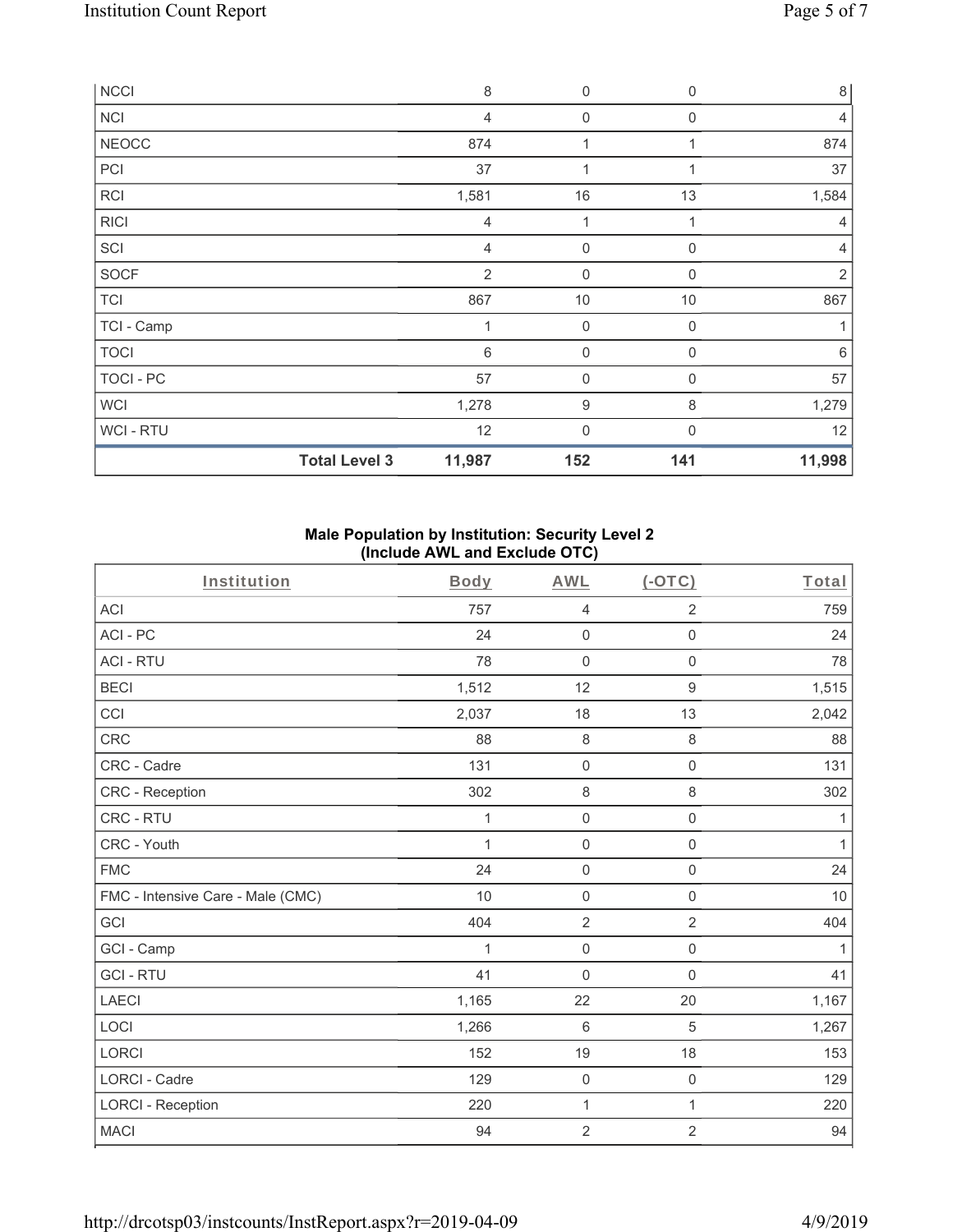| <b>MANCI</b> |                      | 1              | $\mathbf 0$      | 0           | 1              |
|--------------|----------------------|----------------|------------------|-------------|----------------|
| <b>MCI</b>   |                      | 1,659          | 12               | 12          | 1,659          |
| MCI - Camp   |                      | 1              | 0                | $\mathbf 0$ |                |
| <b>NCCI</b>  |                      | 1,196          | 13               | 11          | 1,198          |
| <b>NCI</b>   |                      | 1,666          | 15               | 15          | 1,666          |
| <b>NEOCC</b> |                      | $\overline{2}$ | $\boldsymbol{0}$ | $\mathbf 0$ | 2              |
| PCI          |                      | 950            | 6                | 4           | 952            |
| <b>RCI</b>   |                      | 120            | 1                |             | 120            |
| <b>RICI</b>  |                      | 1,469          | 19               | 14          | 1,474          |
| SCI          |                      | 1,042          | 4                | 3           | 1,043          |
| <b>SOCF</b>  |                      | 1              | $\mathbf 0$      | $\mathbf 0$ |                |
| <b>TCI</b>   |                      | $\overline{4}$ | $\mathbf 0$      | 0           | $\overline{4}$ |
| <b>WCI</b>   |                      | 8              | $\mathbf 0$      | 0           | 8              |
|              | <b>Total Level 2</b> | 16,556         | 172              | 148         | 16,580         |

### **Male Population by Institution: Security Level 1 (Include AWL and Exclude OTC)**

| Institution                       | Body        | <b>AWL</b>          | $(-OTC)$            | Total          |
|-----------------------------------|-------------|---------------------|---------------------|----------------|
| <b>ACI</b>                        | 568         | $\,6\,$             | 3                   | 571            |
| ACI-PC                            | 10          | $\mathsf 0$         | $\mathsf 0$         | 10             |
| <b>ACI - RTU</b>                  | 28          | $\mathsf 0$         | $\mathsf{O}\xspace$ | 28             |
| <b>BECI</b>                       | 707         | 12                  | 6                   | 713            |
| <b>BECI - Camp</b>                | 471         | $\mathbf 0$         | $\mathsf 0$         | 471            |
| CCI                               | 536         | 1                   | $\mathsf 0$         | 537            |
| <b>CRC</b>                        | 35          | $\sqrt{3}$          | 3                   | 35             |
| <b>CRC</b> - Reception            | 138         | $\sqrt{5}$          | $\overline{4}$      | 139            |
| <b>FMC</b>                        | 381         | $\overline{7}$      | 1                   | 387            |
| FMC - Intensive Care - Male (CMC) | 28          | $\mathsf{O}\xspace$ | $\mathsf 0$         | 28             |
| GCI                               | 661         | $\,6\,$             | $\overline{4}$      | 663            |
| GCI - Camp                        | 443         | $\mathsf{O}\xspace$ | 0                   | 443            |
| <b>GCI-RTU</b>                    | 11          | $\mathbf 0$         | $\mathbf 0$         | 11             |
| <b>LAECI</b>                      | 592         | $\,6\,$             | 5                   | 593            |
| LECI                              | $\mathbf 0$ | 3                   | $\mathbf{1}$        | $\overline{2}$ |
| LECI - Camp                       | 191         | $\mathsf 0$         | $\mathsf 0$         | 191            |
| LOCI                              | 972         | $\,6\,$             | $\,$ 3 $\,$         | 975            |
| <b>LORCI</b>                      | 17          | $\overline{4}$      | $\overline{2}$      | 19             |
| LORCI - Cadre                     | $\mathbf 1$ | $\mathsf{O}\xspace$ | $\mathsf 0$         | $\mathbf{1}$   |
| <b>LORCI - Reception</b>          | 71          | $\mathbf 0$         | $\mathbf 0$         | 71             |
| MACI - Minimum                    | 1,222       | 12                  | $\,8\,$             | 1,226          |
| <b>MANCI</b>                      | 26          | $\overline{5}$      | $\overline{2}$      | 29             |